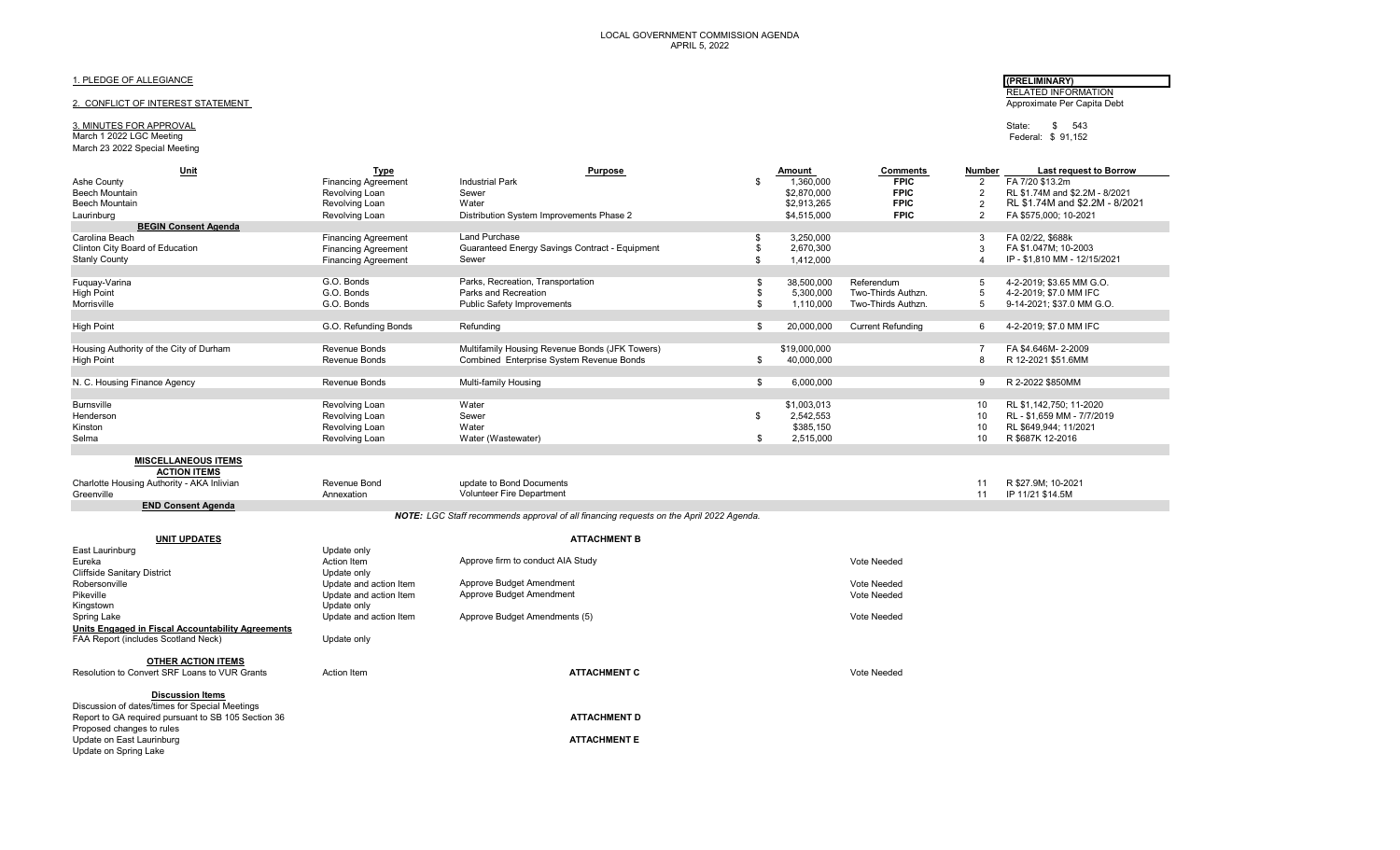#### UNITS WITH AUDIT LETTERS LOCAL GOVERNMENT COMMISSION AGENDA APRIL 5, 2022

| <b>UNIT</b>                                                                                 | PROJECT                                                                                                                                                                                                                                                                                                                                                                                                                                                                                                                                | PROPOSED ISSUE IS<br>NECESSARY AND<br><b>EXPEDIENT</b>                                                                                                                                                                                                                                                                                                                                                                                                                                                                                                                                  | ADEQUATE NOT<br><b>EXCESSIVE</b>                                           | <b>DEBT</b><br><b>MANAGEMENT</b>                                                                                                                                                                                                                                                                                                                                                                                                                                                                                                                                                  | <b>FEASIBILITY/</b><br><b>TAX INCREASE</b>                                                                                                                                                                                                                                                                                       | TERMS/OTHER INFORMATION<br>PREFERABLE TO A BOND ISSUE                                                                                                                                                                                                                                                                                         | <b>MARKETIBILITY</b>                                                                             |
|---------------------------------------------------------------------------------------------|----------------------------------------------------------------------------------------------------------------------------------------------------------------------------------------------------------------------------------------------------------------------------------------------------------------------------------------------------------------------------------------------------------------------------------------------------------------------------------------------------------------------------------------|-----------------------------------------------------------------------------------------------------------------------------------------------------------------------------------------------------------------------------------------------------------------------------------------------------------------------------------------------------------------------------------------------------------------------------------------------------------------------------------------------------------------------------------------------------------------------------------------|----------------------------------------------------------------------------|-----------------------------------------------------------------------------------------------------------------------------------------------------------------------------------------------------------------------------------------------------------------------------------------------------------------------------------------------------------------------------------------------------------------------------------------------------------------------------------------------------------------------------------------------------------------------------------|----------------------------------------------------------------------------------------------------------------------------------------------------------------------------------------------------------------------------------------------------------------------------------------------------------------------------------|-----------------------------------------------------------------------------------------------------------------------------------------------------------------------------------------------------------------------------------------------------------------------------------------------------------------------------------------------|--------------------------------------------------------------------------------------------------|
| ASHE CO<br>\$1,360,000<br>160A-20<br>Installment Contract<br><b>Private Placement</b>       | Infrastructure work at the Ashe County Industrial Park.<br>Expected Sources and Uses of Funds:<br>Uses:<br>Loan Proceeds<br>\$.<br>Golden Leaf<br>NC Commerce IDF<br>ARC<br><b>Total Sources</b><br>Uses:<br><b>Project Costs</b><br><b>Total Uses</b>                                                                                                                                                                                                                                                                                 | Necessary and expedient to increase<br>economic development in the area.<br>1,360,000<br>500,000<br>438,024<br>300,000<br>2.598.024<br>2,598,024<br>2,598,024                                                                                                                                                                                                                                                                                                                                                                                                                           | Bids are in hand.                                                          | The County received an<br>FPIC letter due to the audit<br>being submitted February<br>11th, past the December<br>1st deadline. The County<br>responded that their auditor<br>was affected by COVID-19<br>and had to work remotely for<br>2 weeks without direct<br>access to working papers<br>and files. There was also a<br>number of singular<br>occurrences such as the<br>implementation of GASB 84<br>and troubles with the GASB<br>34 conversion worksheet<br>which should not present<br>an issue going forward.<br>The County's response was<br>considered satisfactory. | No rate increase is<br>anticipated. Debt<br>service will be paid<br>from the General Fund.                                                                                                                                                                                                                                       | <b>Blue Ridge Electric</b><br>Lender:<br>Amount<br>1.360.000<br>-\$<br>Approval Rate:<br>$0.00\%$<br>Term (years):<br>10<br>Market Rate:<br>Structure: Monthly principle payments<br>Bank placement will not be rated.<br>Current G.O. ratings:<br>S&P<br>Moody's:<br>Installment purchase structure is more timely<br>and feasible than G.O. | Rural Economic Development<br>Loan and Grant (REDLG) USDA<br>able to lend to local govt<br>at 0% |
| Purpose<br><b>Industrial Development</b>                                                    | <b>Estimated Census</b><br>Amount<br>26.863 \$                                                                                                                                                                                                                                                                                                                                                                                                                                                                                         | Public Hearing<br>2/21/2022<br>1.360.000                                                                                                                                                                                                                                                                                                                                                                                                                                                                                                                                                | <b>Bonds Authorized</b><br>& Unissued<br>\$                                | Assessed<br>Valuation<br>4.235.437.766<br>- \$                                                                                                                                                                                                                                                                                                                                                                                                                                                                                                                                    | <b>Existing Debt Excluding</b><br><b>Enterprise Funds</b><br>13.434.315<br>- \$                                                                                                                                                                                                                                                  | <b>To Property</b><br>Values<br>Tax Rate<br>Before<br>\$0.510<br>0.32%                                                                                                                                                                                                                                                                        | Per<br>Capita<br>After<br>Before<br>After<br>$0.32\%$ \$<br>500 \$<br>500                        |
| <b>BEECH MOUNTAIN</b><br>Sewer<br>\$2,870,000<br>G.S. 120-157.2(a)<br>Revolving Loan        | 2022 Sewer Main Improvements Project will<br>identify sewer deficiencies in 7 identified areas<br>and to complete improvements. The project<br>will rehabilitate or replace approximately<br>6,500 LF of 8" gravity sewer and 2,550 LF<br>of 10" gravity sewer, complete 26 pipe spot<br>repairs of various lengths, and rehab/repair<br>194 manholes.<br>7 areas: Grassy Gap Creek, Ski Loft Road,<br>Clubhouse Road, Chestnut Way, Lakeledge Circle,<br>Greenbriar Road and the Meadowview Circle/Christie<br>Way/Skiway Circle area | The project is necessary and<br>expedient as most of the<br>sewer system was constructed<br>in the 1960's and early 1970's<br>making the existing sewers in<br>all areas over 40 years old.                                                                                                                                                                                                                                                                                                                                                                                             | Cost estimated by<br>Beniamin B.<br>Thomas, PE, West<br>Consultants, PLLC. | The Town's Finance<br>Department was short-<br>staffed during the summer.<br>The issues were not Covid<br>related. Supporting<br>documents were not able<br>to be located during audit<br>fieldwork were missing. The<br>documents were all<br>located after the audit was<br>completed. The Town is<br>storing audit documentation<br>electronically now. Reponse<br>is satisfactory.                                                                                                                                                                                            | The projection of net<br>revenues prepared by the<br>unit indicates that future<br>revenues will be<br>adequate to cover the cost<br>of operations and debt service.<br>Current Rates (5,000 gal):<br>Water: \$54.96<br>Sewer: \$54.96<br>Expected rates at the end of<br>the project (gals)<br>Water: \$54.96<br>Sewer: \$54.96 | Loan from the State of North Carolina<br>Terms: 20 years<br>The rate established under this<br>program for the respective loan, state<br>or federal, is not to exceed 4%.                                                                                                                                                                     | N/A                                                                                              |
| <b>BEECH MOUNTAIN</b><br>Water<br>\$2,913,265<br>G.S. 159G-22<br>Revolving Loan             | 2022 Water System Rehabilitation Project will<br>replace approximately 22,700 LF of 2-inch,<br>4-inch and 6-inch galvanized-steel pipes which<br>have leaking joints and service line connections,<br>with new 6-inch CL-350 ductile-iron<br>waterlines; replace twenty-three (23) existing<br>fire hydrants with new fire hydrants and install<br>other associated appurtenances.                                                                                                                                                     | This project is necessary and<br>expedient as it addresses the<br>failing water distribution lines<br>which is resulting in water loss.<br>Water loss is estimated to be<br>62% of the water produced at the<br>treatment plant based on the 2020<br>AWWA water audit.                                                                                                                                                                                                                                                                                                                  | Cost estimated by<br>David W. Poore,<br>PE, West<br>Consultants, PLLC      | The Town's Finance<br>Department was short-<br>staffed during the summer.<br>The issues were not Covid<br>related. Supporting<br>documents were not able<br>to be located during audit<br>fieldwork were missing. The<br>documents were all<br>located after the audit was<br>completed. The Town is<br>storing audit documentation<br>electronically now. Reponse<br>is satisfactory.                                                                                                                                                                                            | The projection of net<br>revenues prepared<br>by the unit indicates that<br>future revenues will be<br>adequate and debt service.<br>Current Rates (5,000 gal):<br>Water: \$54.96<br>Sewer: \$54.96<br>Expected rates at the end of<br>The projection of net<br>project (gals)<br>Water: \$54.96<br>Sewer: \$54.96               | Loan from the State of North<br>Carolina:<br>Terms: 20 years<br>The rate established under this<br>program for the respective loan, state<br>or federal, is not to exceed 4%.                                                                                                                                                                 | N/A                                                                                              |
| <b>LAURINBURG</b><br><b>Drinking Water</b><br>\$4,515,000<br>G.S. 159G-22<br>Revolving Loan | Distribution System Improvements Project<br>Phase 2:<br>Replace approximately 10,700 LF of 20 inch<br>asbestos cement transmission main<br>with same diameter ductile-iron pipe. Install<br>approximately 500 LF of 16 inch ductile-iron<br>pipe and approximately 900 LF of 12 inch<br>ductile-iron transmission main to the existing<br>distribution system and install 5 new flushing<br>hydrants.<br>Replacement of the aforementioned items<br>provide a 20 year expected life cycle.                                             | This project is necessary and<br>expedient as the water main is an<br>asbestos cement pipe that was installed<br>in 1978 making it obsolete. Additionally<br>63% of the valves in the finished water<br>distribution are aged beyond their<br>rated life and 59% are in poor condition.<br>As approximately 8M gallons of finished<br>water are conveyed daily through the<br>system, breakage and/or leaks will leave<br>the residents of the City of Laurinburg<br>and Scotland County's water districts<br>without water or under a "boil water"<br>advisory while repairs are made. | Cost estimate<br>provided by Willis<br>Engineers; Jim C.<br>Stowe, P.E.    | The Town's Electric Fund<br>reported unrestricted cash<br>as a % of total expenses,<br>of 12.57%. The LGC<br>minimum for this metric is<br>16% or two months of<br>expenses. The Town funded<br>an electric fund capital<br>project with operating cash.<br>The project is now complete,<br>and they expect the cash<br>balance of the fund to<br>improve. Response is<br>satisfactory.                                                                                                                                                                                           | The projection of net<br>revenues prepared by<br>the unit indicates that<br>future revenues will be<br>adequate to cover the<br>cost of operations and<br>debt service with the estimate<br>of a 4.4% increase in fees<br>to \$51.34<br>Current Rates: 5,000 gal.<br>Water/Sewer: \$49.20<br>Water only: \$20.02                 | Loan from State of North Carolina<br>Term: 20 years<br>The rate, as established under<br>this program for the respective<br>loan, State or federal, is not to<br>exceed 4%.                                                                                                                                                                   | N/A                                                                                              |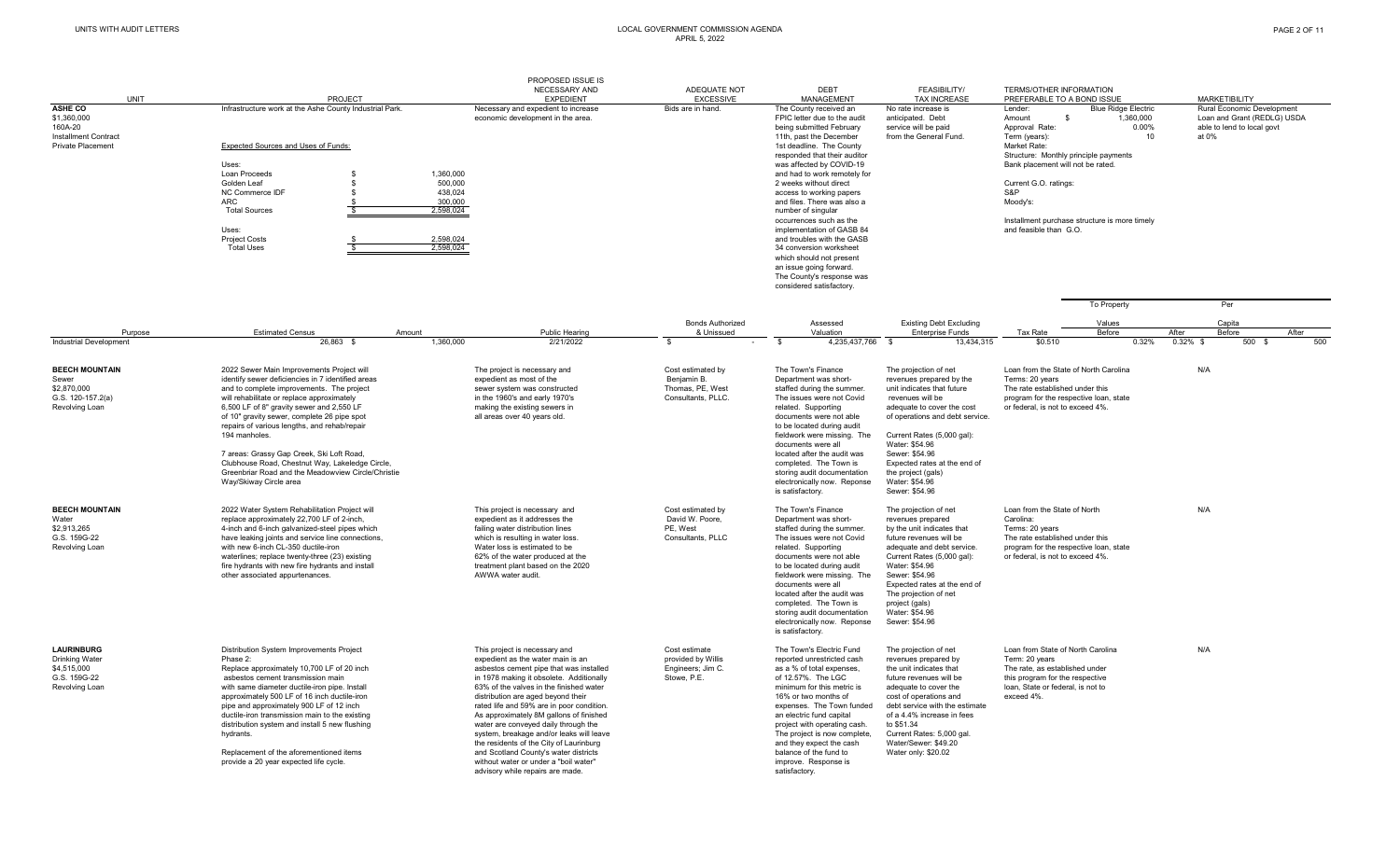#### FINANCING AGREEMENTS LOCAL GOVERNMENT COMMISSION AGENDA APRIL 5, 2022

| <b>UNIT</b><br><b>CAROLINA BEACH</b>                                                                                                                                                | <b>PROJECT</b><br>Purchase of Freeman Park which is                                                                                                                                                                                                                                                                                                                                                                                                                                                             | PROPOSED ISSUE IS<br><b>NECESSARY AND</b><br><b>EXPEDIENT</b><br>Necessary and expedient                                                                                                                                                                              | ADEQUATE NOT<br><b>EXCESSIVE</b><br>Appraisal is in hand and                                                                                                                                                                                                                                                | <b>DEBT</b><br><b>MANAGEMENT</b><br>No major                                         | <b>TAX INCREASE</b><br>No tax increase is                                      | <b>TERMS/OTHER INFORMATION</b><br>PREFERABLE TO A BOND ISSUE<br>Bank:                                                                                                                                 | <b>Truist Bank</b>                                                                                                                                  |
|-------------------------------------------------------------------------------------------------------------------------------------------------------------------------------------|-----------------------------------------------------------------------------------------------------------------------------------------------------------------------------------------------------------------------------------------------------------------------------------------------------------------------------------------------------------------------------------------------------------------------------------------------------------------------------------------------------------------|-----------------------------------------------------------------------------------------------------------------------------------------------------------------------------------------------------------------------------------------------------------------------|-------------------------------------------------------------------------------------------------------------------------------------------------------------------------------------------------------------------------------------------------------------------------------------------------------------|--------------------------------------------------------------------------------------|--------------------------------------------------------------------------------|-------------------------------------------------------------------------------------------------------------------------------------------------------------------------------------------------------|-----------------------------------------------------------------------------------------------------------------------------------------------------|
| \$3,250,000<br>160A-20<br><b>Installment Contract</b><br><b>Private Placement</b>                                                                                                   | approximately 300 acres of real property for<br>use as open space located at the north end of<br>Carolina Beach.<br><b>Expected Sources and Uses of Funds:</b>                                                                                                                                                                                                                                                                                                                                                  | to carry out a governmental<br>function and to encourage,<br>foster and operate and<br>provide parks by acquiring<br>open space.                                                                                                                                      | values the property at<br>\$9,230,000                                                                                                                                                                                                                                                                       | deficiencies. No<br>defaults noted.                                                  | anticipated. The debt<br>service will paid from<br>the General Fund.           | Amount<br>Approval Rate:<br>Term (years):<br>Market Rate:<br>Structure: Semi-annual principal and interest payments.                                                                                  | 3,250,000<br>2.300%<br>10                                                                                                                           |
|                                                                                                                                                                                     | Uses:<br>Loan Proceeds<br>3,250,000<br>2,650,000<br>Available Cash<br>1,100,000<br>Occupancy Tax Rev.<br>£.<br><b>Total Sources</b><br>7,000,000                                                                                                                                                                                                                                                                                                                                                                |                                                                                                                                                                                                                                                                       |                                                                                                                                                                                                                                                                                                             |                                                                                      |                                                                                | Bank placement will not be rated. Current G.O. ratings:<br>S&P<br>Moody's:<br>Installment purchase structure is more timely and feasible<br>than G.O.                                                 | N/A<br>N/A                                                                                                                                          |
| Purpose<br><b>Land Acquisition</b>                                                                                                                                                  | Uses:<br>Purchase Price<br>7,000,000<br><b>Total Uses</b><br>7,000,000<br><b>Estimated Census</b><br>Amount<br>$6.152$ \$<br>3,250,000                                                                                                                                                                                                                                                                                                                                                                          | <b>Public Hearing</b><br>2/22/2022                                                                                                                                                                                                                                    | <b>Bonds Authorized</b><br>& Unissued<br>. ድ<br>$\sim$                                                                                                                                                                                                                                                      | Assessed<br>Valuation<br>2,952,300,000<br>- \$                                       | <b>Existing Debt Excluding</b><br><b>Enterprise Funds</b><br>7,137,224         | To Property<br>Values<br>Before<br>Tax Rate<br>\$0.215<br>0.24%                                                                                                                                       | Debt Ratios-Excluding Enterprise Funds<br>Per<br>Capita<br>After<br>After<br>Before<br>$0.35\%$ \$<br>1.688<br>1,160<br>1,650<br>New Hanover Co. \$ |
| <b>CLINTON CITY BOARD OF EDUCATION</b><br>\$2,670,300<br>Equipment<br>G.S. 160A-20<br>Installment Purchase<br>Guaranteed Energy Savings Contract (GESC)<br><b>Private Placement</b> | Installation of energy conservation measures<br>(ECMs) at school system facilities. ECMs are<br>primarily lighting upgrades, chiller upgrade,<br>boiler replacements, building automation<br>system retro-commissioning; solar array;<br>metal roof installation; HVAC and heat pump<br>installation; new network unitary controls;<br>and refurbish cooling tower.<br>2.670.300<br>Total estimated cost:<br><b>Total Guaranteed Savings:</b><br>\$<br>3,821,579<br>\$<br>3,993,701<br>Total estimated savings: | Necessary and expedient to<br>improve operating profiles,<br>reliability and reduce<br>operating costs of the<br>facilities.<br>The energy savings over the<br>period of the contract are<br>quaranteed to equal or<br>exceed the total costs of<br>the improvements. | Cost estimates and<br>quaranteed savings<br>reviewed by the<br>professional engineering<br>firm of Locklear, Locklear &<br>Jacobs, PLLC; Jonathan<br>Locklear, PE.<br>The energy savings over the<br>period of the contract are<br>quaranteed to equal or<br>exceed the total costs of<br>the improvements. | No major deficiencies.<br>No defaults noted per the<br>most recent annual<br>report. | No tax increase is<br>anticipated. Energy<br>savings will service the<br>debt. | Vendor: CMTA Energy Solutions<br>Lender: Bank of America<br>\$2,670,300<br>Amount:<br>Term:<br>18 years<br>Annual payments sized to accommodate<br>the savings realization pattern.<br>2.95%<br>Rate: |                                                                                                                                                     |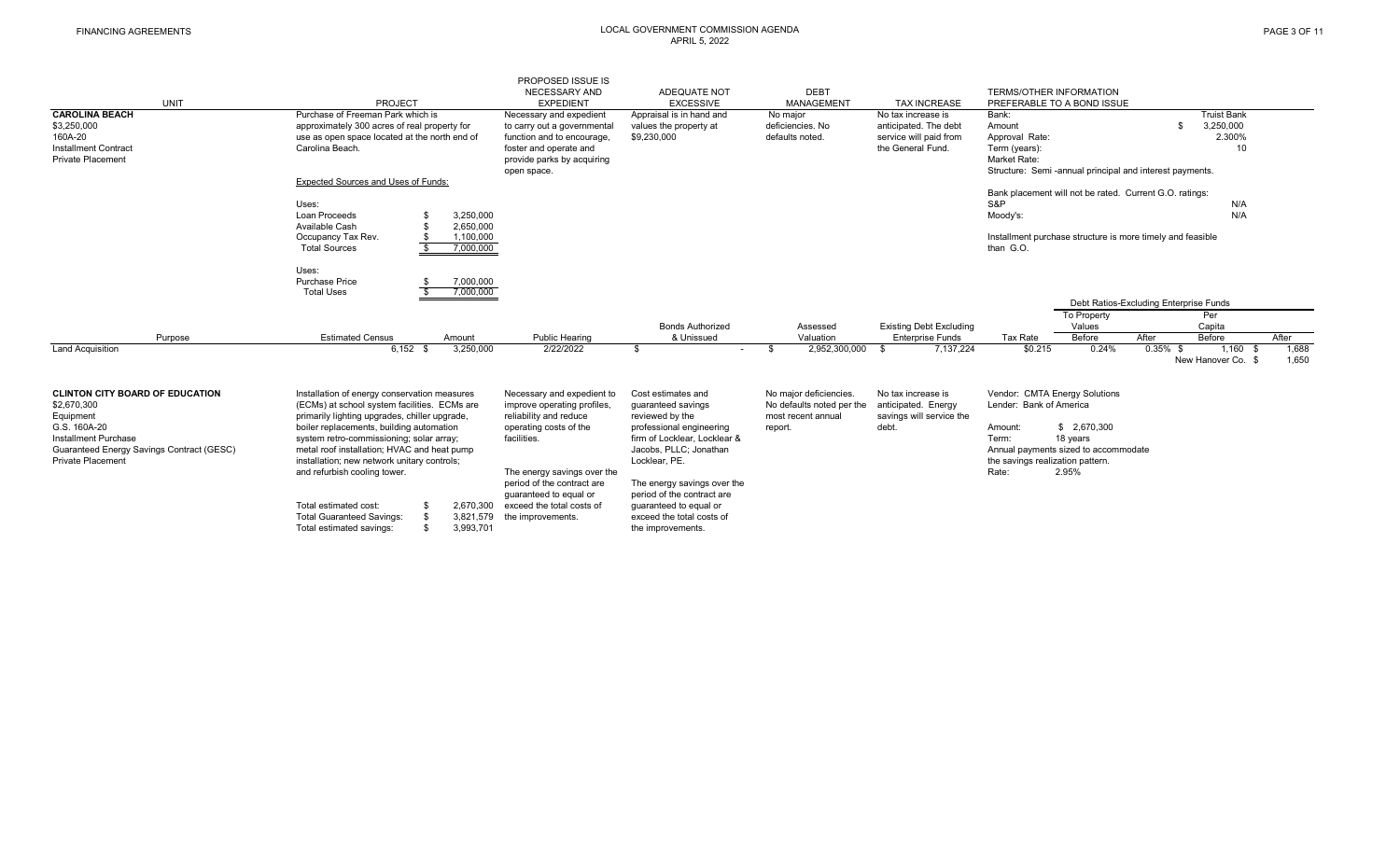#### FINANCING AGREEMENTS LOCAL GOVERNMENT COMMISSION AGENDA APRIL 5, 2022

| <b>STANLY COUNTY</b><br>\$1,412,051<br>Water/Sewer Metering<br>160A-20<br><b>Installment Contract</b><br><b>Private Placement</b> | <b>UNIT</b> | <b>PROJECT</b><br>Replace the existing Liberty Hill Booster Pump<br>Station with a new booster pump station<br>located at Newsome Road, Oakboro, North<br>Carolina off NC Hwy 24/27. | PROPOSED ISSUE IS<br>NECESSARY AND<br><b>EXPEDIENT</b><br>Necessary and expedient<br>to accommodate the<br>increased water demands<br>to the West Stanly water<br>distribution system brought<br>about by the relocation of<br>Charlotte Pipe and Foundry<br>near Oakboro and their<br>stated industrial demand<br>requirements. | ADEQUATE NOT<br><b>EXCESSIVE</b><br>Bid is in hand. | <b>DEBT</b><br><b>MANAGEMENT</b><br>No deficiencies or<br>defaults noted. | <b>TAX INCREASE</b><br>No tax increase is<br>anticipated. The debt<br>service will be paid from<br>the Water/Sewer Fund. | <b>TERMS/OTHER INFORMATION</b><br>PREFERABLE TO A BOND ISSUE<br>Lender:<br>Amount<br>Approval Rate:<br>Term (years):<br>Market Rate:<br>G.O. Bonds | Structure: Annual principal and interest payments.<br>Installment purchase structure is more timely than issue of |                      | <b>Uwharrie Bank</b><br>\$1,412,051<br>1.00%<br>15 |                      |
|-----------------------------------------------------------------------------------------------------------------------------------|-------------|--------------------------------------------------------------------------------------------------------------------------------------------------------------------------------------|----------------------------------------------------------------------------------------------------------------------------------------------------------------------------------------------------------------------------------------------------------------------------------------------------------------------------------|-----------------------------------------------------|---------------------------------------------------------------------------|--------------------------------------------------------------------------------------------------------------------------|----------------------------------------------------------------------------------------------------------------------------------------------------|-------------------------------------------------------------------------------------------------------------------|----------------------|----------------------------------------------------|----------------------|
|                                                                                                                                   |             | Expected Sources and Uses of Funds:                                                                                                                                                  |                                                                                                                                                                                                                                                                                                                                  |                                                     |                                                                           |                                                                                                                          |                                                                                                                                                    |                                                                                                                   |                      |                                                    |                      |
|                                                                                                                                   |             | Uses:<br>1,412,051<br>Loan Proceeds<br>1,412,051<br><b>Total Sources</b>                                                                                                             |                                                                                                                                                                                                                                                                                                                                  |                                                     |                                                                           |                                                                                                                          |                                                                                                                                                    |                                                                                                                   |                      |                                                    |                      |
|                                                                                                                                   |             | Uses:<br>Project Fund<br>1,412,051<br><b>Financing Costs</b><br>$\overline{\phantom{a}}$<br><b>Total Uses</b><br>1,412,051                                                           |                                                                                                                                                                                                                                                                                                                                  |                                                     |                                                                           |                                                                                                                          |                                                                                                                                                    | Debt Ratios-Excluding Enterprise Funds<br>To Property                                                             |                      | Per                                                |                      |
|                                                                                                                                   |             |                                                                                                                                                                                      |                                                                                                                                                                                                                                                                                                                                  | <b>Bonds Authorized</b>                             | Assessed                                                                  | <b>Existing Debt Excluding</b>                                                                                           |                                                                                                                                                    | Values                                                                                                            |                      | Capita                                             |                      |
| Water                                                                                                                             | Purpose     | <b>Estimated Census</b><br>Amount<br>61,588<br>3,327,562                                                                                                                             | <b>Public Hearing</b><br>2/7/2022                                                                                                                                                                                                                                                                                                | & Unissued                                          | Valuation<br>5,249,812,360<br>\$                                          | <b>Enterprise Funds</b><br>16,548,909<br>\$.                                                                             | Tax Rate<br>\$0.670                                                                                                                                | Before<br>0.32%                                                                                                   | After<br>$0.32\%$ \$ | Before<br>269                                      | After<br>269<br>- \$ |
| Sewer                                                                                                                             |             | 872,000<br>4,199,562                                                                                                                                                                 |                                                                                                                                                                                                                                                                                                                                  | $\sim$                                              |                                                                           |                                                                                                                          |                                                                                                                                                    |                                                                                                                   |                      |                                                    |                      |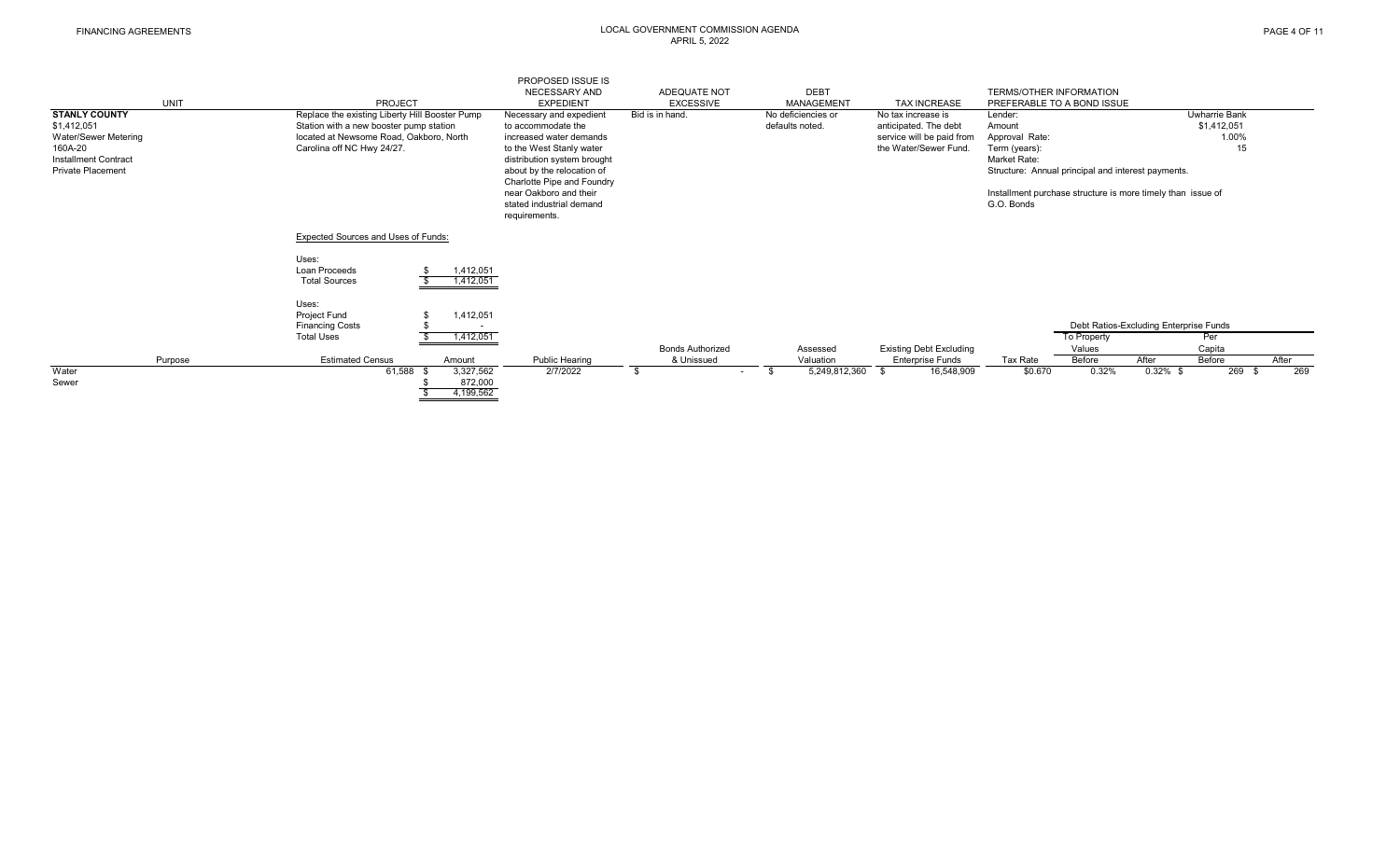#### GENERAL OBLIGATION BONDS LOCAL GOVERNMENT COMMISSION AGENDA APRIL 5, 2022

|                                                               |                                                                                                        | PROPOSED ISSUE IS                                               |                                        |                                              |                                                        |                                                                |                                           |
|---------------------------------------------------------------|--------------------------------------------------------------------------------------------------------|-----------------------------------------------------------------|----------------------------------------|----------------------------------------------|--------------------------------------------------------|----------------------------------------------------------------|-------------------------------------------|
| <b>UNIT</b>                                                   | <b>PROJECT</b>                                                                                         | NECESSARY AND<br><b>EXPEDIENT</b>                               | ADEQUATE NOT<br><b>EXCESSIVE</b>       | <b>DEBT</b><br>MANAGEMENT                    | <b>TAX INCREASE</b>                                    | TERMS/OTHER INFORMATION<br>PREFERABLE TO A BOND ISSUE          | <b>MARKETABILITY</b>                      |
| <b>FUQUAY-VARINA</b><br>\$38,500,000                          | \$18,500,000 Parks & Recreation:<br>To acquire, construct, improve and                                 | Fuquay-Varina has experienced<br>steady growth and the trend is | Cost estimates<br>provided by con-     | No major deficiencies.<br>No defaults noted. | A tax rate increase of<br>up to $5.5¢$ is anticipated. | <b>Bond Counsel:</b><br>Sanford Holshouser                     | Moody's:<br>Aa1<br><b>S&amp;P:</b><br>AAA |
|                                                               | expand park and recreation facilities                                                                  | projected to continue into                                      | sulting architects                     |                                              |                                                        |                                                                |                                           |
| <b>General Obligation Bonds</b>                               | including construction of a new                                                                        | the forseeable future.                                          | for the Community                      |                                              |                                                        |                                                                | (Expected Ratings)                        |
|                                                               | <b>Community Center/Adult Activity</b><br>Center in an existing park.                                  |                                                                 | Center/Adult<br><b>Activity Center</b> |                                              |                                                        |                                                                |                                           |
|                                                               |                                                                                                        |                                                                 | (HH Architecture)                      |                                              |                                                        |                                                                |                                           |
|                                                               | \$20,000,000 Transportation:                                                                           |                                                                 | and by the Town                        |                                              |                                                        |                                                                |                                           |
|                                                               | To construct, reconstruct, widen and                                                                   |                                                                 | engineer for the                       |                                              |                                                        |                                                                |                                           |
|                                                               | improve street and sidewalk facilities,<br>including adding traffic lanes, medians,                    |                                                                 | transportation<br>projects.            |                                              |                                                        |                                                                |                                           |
|                                                               | intersection improvements, realigning                                                                  |                                                                 |                                        |                                              |                                                        |                                                                |                                           |
|                                                               | and relocating streets to relieve traffic                                                              |                                                                 |                                        |                                              |                                                        |                                                                |                                           |
|                                                               | congestion and improve safety.                                                                         |                                                                 |                                        |                                              |                                                        | Debt Ratios-Excluding Enterprise Funds                         | Per                                       |
|                                                               |                                                                                                        |                                                                 | <b>Bonds Authorized</b>                | Assessed                                     | <b>Existing Debt Excluding</b>                         | To Property<br>Values                                          | Capita                                    |
| Purpose                                                       | <b>Estimated Census</b><br>Amount                                                                      | <b>Election Date</b>                                            | & Unissued                             | Valuation                                    | <b>Enterprise Funds</b>                                | Before<br>After<br>Tax Rate                                    | Before<br>After                           |
| \$18,500,000 Parks & Recreation                               | 34.604<br>\$                                                                                           | 38,500,000<br>11/2/2021                                         | \$<br>8.650.000                        | \$<br>4,767,365,728                          | $\mathbf{s}$<br>32.705.000                             | $\overline{\mathbf{s}}$<br>0.3950<br>0.87%                     | 1.68% \$<br>1,195<br>\$<br>2.308          |
| \$20,000,000 Transportation<br>\$38,500,000                   |                                                                                                        |                                                                 |                                        |                                              |                                                        | <b>Wake County</b>                                             | 1,926<br>\$.                              |
|                                                               |                                                                                                        |                                                                 |                                        |                                              |                                                        |                                                                |                                           |
|                                                               |                                                                                                        |                                                                 |                                        |                                              |                                                        |                                                                |                                           |
| <b>HIGH POINT</b><br>\$5,300,000                              | To provide funds to pay a portion of the costs to<br>make improvements to recreation facilities at the | Necessary and expedient<br>to meet City needs by                | Cost estimates<br>provided by          | No major deficiencies<br>No defaults noted.  | A tax increase is not<br>anticipated for these         | Approvals:<br>Amount not to exceed: \$5,300,000                | Moody's:<br>Aa1<br><b>S&amp;P:</b><br>AAA |
| <b>General Obligation Bonds</b>                               | City Lake, including pool renovations, gym and                                                         | updating aging facilities.                                      | consulting                             |                                              | bonds.                                                 | Term: Not to Exceed 20 years                                   | Fitch:<br>AA+                             |
| Parks and Recreation                                          | office space renovations, accessibility                                                                |                                                                 | architects (HH                         |                                              |                                                        | (level principal amortization)                                 |                                           |
| (Two-thirds net debt reduction)                               | improvements and renovations to outdoor<br>facilities.                                                 |                                                                 | Architecture) and                      |                                              |                                                        |                                                                | (Expected Ratings)                        |
|                                                               |                                                                                                        |                                                                 | Samet Construction<br>(CMAR).          |                                              |                                                        | Sale: Competitve sale<br>Sale Date: On or about April 19, 2022 |                                           |
|                                                               |                                                                                                        |                                                                 |                                        |                                              |                                                        |                                                                |                                           |
|                                                               |                                                                                                        |                                                                 |                                        |                                              |                                                        | Financing Team:                                                |                                           |
|                                                               |                                                                                                        |                                                                 |                                        |                                              |                                                        | Bond Counsel: Parker Poe Adams & Bernstein LLP                 |                                           |
|                                                               |                                                                                                        |                                                                 |                                        |                                              |                                                        | Financial Advisor: Davenport & Company LLC                     |                                           |
|                                                               |                                                                                                        |                                                                 |                                        |                                              |                                                        |                                                                | Per                                       |
|                                                               |                                                                                                        |                                                                 | <b>Bonds Authorized</b>                | Assessed                                     | <b>Existing Debt Excluding</b>                         | To Property<br>Values                                          | Capita                                    |
| Purpose                                                       | <b>Estimated Census</b><br>Amount                                                                      | <b>Election Date</b>                                            | & Unissued                             | Valuation                                    | <b>Enterprise Funds</b>                                | Before<br>After<br>Tax Rate                                    | Before<br>After                           |
| Parks and Recreation                                          | 114,271 \$                                                                                             | N/A<br>5,300,000                                                | 50,000,000<br>\$                       | \$<br>10,281,161,755                         | $\mathbb{S}$<br>101,255,000                            | $\mathbb{S}$<br>0.6475<br>1.47%<br>1.47%                       | 1,324<br>\$<br>1,370<br>\$                |
| <sup>(1)</sup> Election not required pursuant to G.S. 159-49. |                                                                                                        |                                                                 |                                        |                                              |                                                        | <b>Guilford County</b>                                         | $\mathbf{\$}$<br>970                      |
|                                                               |                                                                                                        |                                                                 |                                        |                                              |                                                        |                                                                |                                           |
| <b>MORRISVILLE</b>                                            | To provide funds to pay a portion of the costs of                                                      | Necessary and expedient                                         | Cost estimates                         | No major deficiencies                        | A tax increase is not                                  | Approvals:                                                     | <b>S&amp;P:</b><br>AAA                    |
| \$1,110,000<br><b>General Obligation Bonds</b>                | acquiring new Public Safety radio equipment<br>and/or a portion of the cost overruns of the            | to meet Town needs.                                             | provided by<br>Town professional       | No defaults noted.                           | anticipated for these<br>bonds.                        | Amount not to exceed: \$1,110,000                              | Moody's:<br>AAA<br>Fitch:<br>AAA          |
|                                                               | Harris Mill Road Fire Station project.                                                                 |                                                                 | staff.                                 |                                              |                                                        | Term: Three-year blended maturities                            |                                           |
| (Two-thirds net debt reduction)                               |                                                                                                        |                                                                 |                                        |                                              |                                                        |                                                                | (Expected Ratings)                        |
|                                                               |                                                                                                        |                                                                 |                                        |                                              |                                                        | Sale: Competitve sale<br>Sale Date: April 26, 2022             |                                           |
|                                                               |                                                                                                        |                                                                 |                                        |                                              |                                                        |                                                                |                                           |
|                                                               |                                                                                                        |                                                                 |                                        |                                              |                                                        | Financing Team:                                                |                                           |
|                                                               |                                                                                                        |                                                                 |                                        |                                              |                                                        | Bond Counsel: Womble Bond Dickinson (US) LLP                   |                                           |
|                                                               |                                                                                                        |                                                                 |                                        |                                              |                                                        | Financial Advisor: Davenport & Company LLC                     |                                           |
|                                                               |                                                                                                        |                                                                 |                                        |                                              |                                                        |                                                                |                                           |
|                                                               |                                                                                                        |                                                                 | <b>Bonds Authorized</b>                | Assessed                                     | <b>Existing Debt Excluding</b>                         | To Property<br>Values                                          | Per<br>Capita                             |
| Purpose                                                       | <b>Estimated Census</b><br>Amount                                                                      | <b>Election Date</b>                                            | & Unissued                             | Valuation                                    | <b>Enterprise Funds</b>                                | After<br>Tax Rate<br>Before                                    | After<br>Before                           |
| Public Safety Improvements                                    | 1,110,000<br>$\mathfrak{L}$                                                                            | 29.925<br>N/A                                                   | 37,000,000<br>\$                       | 6,380,169,989<br>$\mathbf{s}$                | 24,270,000<br>$\mathbf{s}$                             | $\mathbf{s}$<br>0.3600<br>0.96%<br>0.98%                       | 2.047<br>2.085<br>\$<br>. ድ               |

(1) Election not required pursuant to G.S. 159-49. Wake County \$ 1,926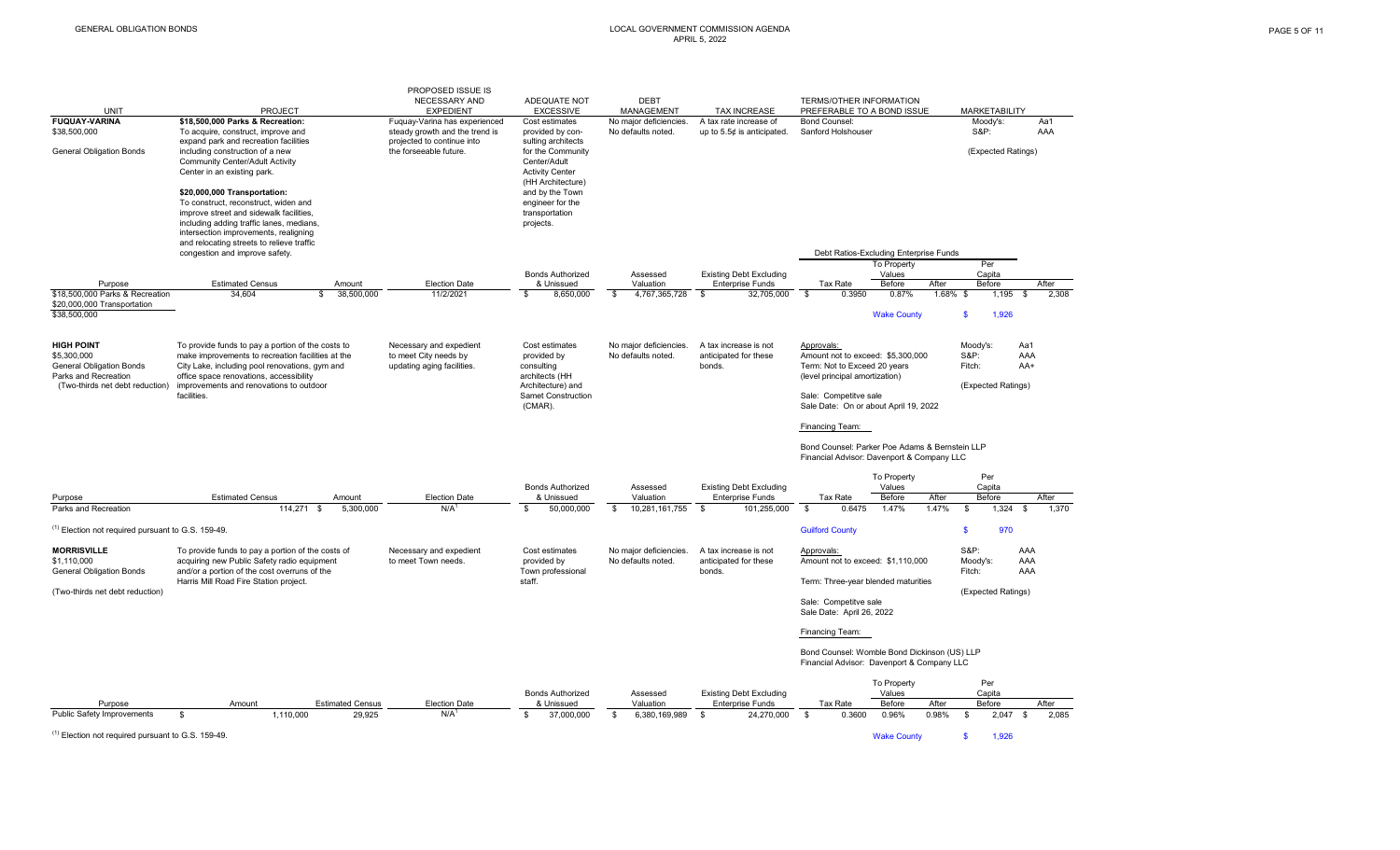|                                                                                    |                                                                                                                                                                                                                                                                                                                                                                                                                                               | <b>PROPOSED ISSUE IS</b>                        |                         |                        |                                              |                                                                                                                                                                                                                                                                                                                                                                                                                                                                                       |                                                                                  |
|------------------------------------------------------------------------------------|-----------------------------------------------------------------------------------------------------------------------------------------------------------------------------------------------------------------------------------------------------------------------------------------------------------------------------------------------------------------------------------------------------------------------------------------------|-------------------------------------------------|-------------------------|------------------------|----------------------------------------------|---------------------------------------------------------------------------------------------------------------------------------------------------------------------------------------------------------------------------------------------------------------------------------------------------------------------------------------------------------------------------------------------------------------------------------------------------------------------------------------|----------------------------------------------------------------------------------|
|                                                                                    |                                                                                                                                                                                                                                                                                                                                                                                                                                               | <b>NECESSARY AND</b>                            | ADEQUATE NOT            | <b>DEBT</b>            | FEASIBILITY/                                 | <b>TERMS/OTHER INFORMATION</b>                                                                                                                                                                                                                                                                                                                                                                                                                                                        |                                                                                  |
| <b>UNIT</b>                                                                        | <b>PROJECT</b>                                                                                                                                                                                                                                                                                                                                                                                                                                | <b>EXPEDIENT</b>                                | <b>EXCESSIVE</b>        | <b>MANAGEMENT</b>      | <b>TAX INCREASE</b>                          | PREFERABLE TO A BOND ISSUE                                                                                                                                                                                                                                                                                                                                                                                                                                                            | <b>MARKETABILITY</b>                                                             |
| <b>HIGH POINT</b>                                                                  | All or portion of bonds to be refunded:                                                                                                                                                                                                                                                                                                                                                                                                       | Necessary and expedient                         | Amount is adequate      | No major deficiencies. | Debt service will be                         | Structure:                                                                                                                                                                                                                                                                                                                                                                                                                                                                            | Current G.O. Ratings:                                                            |
| \$20,000,000<br>G.S. 159-72<br><b>General Obligation Refunding</b><br><b>Bonds</b> | \$4,095,000 G. O. Refunding Bonds, Series 2012<br>dated June 28, 2012, with interest rates of<br>2.5% to 5.0% and an average interest rate of<br>2.9995%; \$2,885,000 G.O. Public<br>Improvement Bonds, Series 2012 dated<br>June 27, 2012, with interest rates of 2.5% to<br>5.0% and an average interest rate of 3.034%,<br>and an \$11,935,000 G.O. Refunding Bond,<br>Series 2020 dated March 19, 2020 with an<br>interest rate of 1.70%. | to provide savings on the<br>outstanding issue. | to redeem debt.         | No defaults noted.     | significantly reduced<br>for the 2012 Bonds. | Current refunding: Expected net present<br>value savings of \$196,717 or 6.82% of<br>the refunded bonds for the 2012 Public<br>Impr. Bonds; NPV savings of \$103,772 or<br>2.53% for the 2012 Refunding Bonds, and<br>\$32,621 or 0.27% for the 2020<br>Refunding bonds (as of 3-1-2022).<br>The refunding bonds will be structured with<br>no extension of maturities, with the final<br>maturity on 3-1-2032. Average savings are<br>calculated at approximately \$40,500 annually. | Moodv's:<br>Aa1<br><b>S&amp;P:</b><br>AAA<br>Fitch:<br>AA+<br>(Expected Ratings) |
|                                                                                    |                                                                                                                                                                                                                                                                                                                                                                                                                                               |                                                 |                         |                        |                                              | Sale: Competitive Sale<br>Sale Date: On or about April 19, 2022<br>Approvals:<br>Amount: Not to exceed \$20,000,000<br>Final Maturity: March 1, 2032<br>Financing Team:<br>Bond Counsel: Parker Poe Adams & Bernstein LLP<br>Financial Advisor: Davenport & Company LLC<br>To Property                                                                                                                                                                                                | Debt Ratios-Excluding Enterprise Funds<br>Per<br>Per                             |
|                                                                                    |                                                                                                                                                                                                                                                                                                                                                                                                                                               |                                                 | <b>Bonds Authorized</b> | Assessed               | <b>Existing Debt Excluding</b>               | Values                                                                                                                                                                                                                                                                                                                                                                                                                                                                                | Capita<br>Capita                                                                 |
| Purpose                                                                            | <b>Estimated Census</b><br>Amount                                                                                                                                                                                                                                                                                                                                                                                                             | <b>Election Date</b>                            | & Unissued              | Valuation              | <b>Enterprise Funds</b>                      | After<br><b>Before</b><br><b>Tax Rate</b>                                                                                                                                                                                                                                                                                                                                                                                                                                             | After<br>Before                                                                  |
| Refundina                                                                          | 20,000,000<br>114,271<br>\$                                                                                                                                                                                                                                                                                                                                                                                                                   | N/A                                             | 50.000.000<br>\$        | 10,281,161,755<br>- \$ | 101.255.000<br>S.                            | 0.6475<br>1.47%                                                                                                                                                                                                                                                                                                                                                                                                                                                                       | $1.48\%$ \$<br>1.324<br>1.333<br>\$                                              |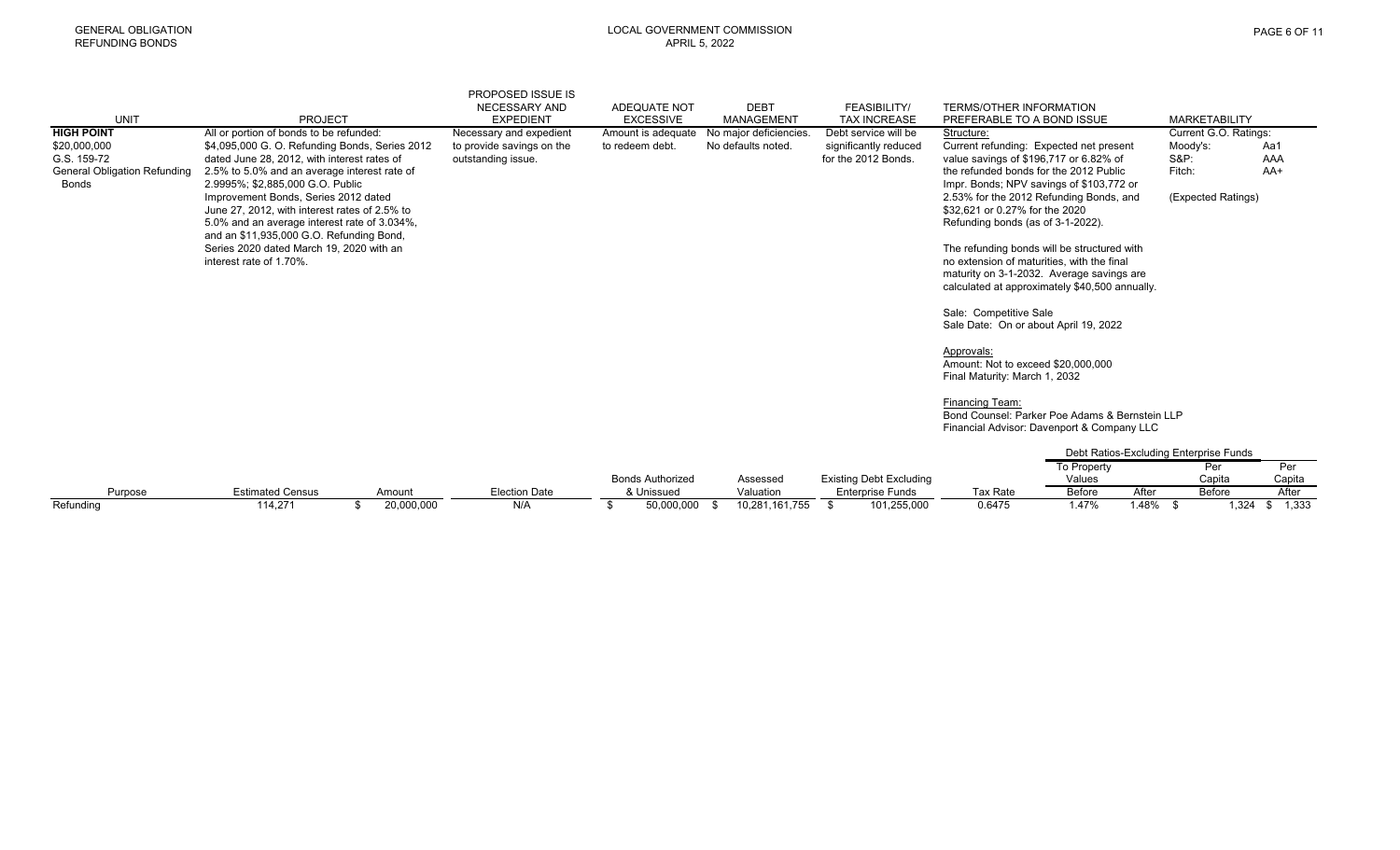#### REVENUE BONDS LOCAL GOVERNMENT COMMISSION AGENDA APRIL 5, 2022

|                                                                                                                                                       |                    |            | PROJECT IS                  | AMOUNT OF PROJECT          |                            |                 |                          |                                                                |
|-------------------------------------------------------------------------------------------------------------------------------------------------------|--------------------|------------|-----------------------------|----------------------------|----------------------------|-----------------|--------------------------|----------------------------------------------------------------|
|                                                                                                                                                       |                    |            | <b>NECESSARY &amp;</b>      | <b>IS ADEQUATE BUT</b>     |                            | <b>DEBT</b>     |                          |                                                                |
| PROJECT                                                                                                                                               |                    |            | <b>EXPEDIENT</b>            | <b>NOT EXCESSIVE</b>       | <b>FEASIBILITY</b>         | MANAGEMENT      | <b>MARKETABILITY</b>     | TERMS/ OTHER INFORMATION                                       |
| HOUSING AUTHORITY OF THE CITY OF DURHAM                                                                                                               |                    |            | Durham Housing Authority    | The developer has          | The developer has provided | No defaults     | <b>Private Placement</b> | Term: Approx, 18 years: 40 year amortization                   |
| Housing Authority of the City of Durham                                                                                                               |                    |            | has found that the          | provided a Market Study    | 20-year cash flow          | noted. No major |                          |                                                                |
| Multifamily Housing Revenue Bonds (JFK Towers), Series 2022                                                                                           |                    |            | project is necessary to     | and pro forma which        | projections that show debt | deficiencies.   |                          | LIBOR Floor: 18 year LIBOR floor of 0.95%.                     |
| G.S. 159-148: 159-153                                                                                                                                 |                    |            | continue to provide an      | support the valuations.    | service coverage for the   |                 |                          | Fixed Interest Rate: a fixed interest rate                     |
|                                                                                                                                                       |                    |            | adequate supply of          |                            | bonds will range from      |                 |                          | will be determined by the Bond Investor                        |
| Not to exceed \$19,000,000 the proceeds of the bonds will be loaned to JFK Towers                                                                     |                    |            | affordable housing for      | The issuer has found that  | 1.26X to 1.49X.            |                 |                          | based on market rates when bonds are purchased.                |
| NC TC, LP a limited partnership, or an affiliated or related entity (the "Borrower")                                                                  |                    |            | residents of the City.      | the debt to be incurred in |                            |                 |                          | The interest rate will be based on 1) the greater of the yield |
| and used to finance a portion of the cost of the acquisition, rehabilitation                                                                          |                    |            |                             | connection with the        | The lenders have performed |                 |                          | on the 18-yr LIBOR swap rate or LIBOR Floor plus               |
| and equipping of JFK Towers, consisting of 177 units located on approximately                                                                         |                    |            | JFK Towers includes 1 bed-  | project is adequate but    | their own credit review.   |                 |                          | 2) a spread of approximately 300 bp (3.00%).                   |
| 5.73 acre site at 4900 Old Farm Road in the City of Durham, NC.                                                                                       |                    |            | room units which include    | not excessive.             |                            |                 |                          |                                                                |
| JFK Towers is an existing multifamily, seven-story, single building development                                                                       |                    |            | 12 mobility impaired units. |                            |                            |                 |                          | Structure: Approximately level debt service                    |
| built in 1981. It has operated as an affordable housing development since it was                                                                      |                    |            |                             | In addition, the Rental    |                            |                 |                          |                                                                |
| built, with 177 one-bedroom units serving elderly (62+) and disabled residents.                                                                       |                    |            |                             | Investment section of the  |                            |                 |                          | <b>APPROVALS</b>                                               |
| JFK Towers had a HUD Section 8 Housing Assistant Payment Contract since 1982.                                                                         |                    |            |                             | NCHFA has reviewed this    |                            |                 |                          | Amount: Not to exceed \$19,000,000                             |
| In 2019 a Millennia-related entity acquired the Towers and agreed to a long-term                                                                      |                    |            |                             | information and has found  |                            |                 |                          | Final Maturity: Not to exceed December 31, 2062                |
| extension of the HUD Section 8 Contract. 100% of the units will be set aside<br>for households earning no more than 30% to 60% of area median income. |                    |            |                             | it to be reasonable.       |                            |                 |                          | Interest Rate: Tax-exempt not to exceed 12.0%                  |
|                                                                                                                                                       |                    |            |                             |                            |                            |                 |                          |                                                                |
| The property will undergo a substantial rehabilitation that will focus on, among                                                                      |                    |            |                             |                            |                            |                 |                          | <b>FINANCING TEAM</b>                                          |
| other things: replacing all unit's kitchens, baths, flooring, new paint, new individual                                                               |                    |            |                             |                            |                            |                 |                          | Bond Counsel: McGuireWoods LLP                                 |
| heating/ptac units and dishwashers. The project will also include significant                                                                         |                    |            |                             |                            |                            |                 |                          | Authority's Counsel: The Banks Law Firm, P.A.                  |
| upgrades to all common areas including elevators, community rooms, landscaping                                                                        |                    |            |                             |                            |                            |                 |                          | Borrower: JFK Towers NC TC. LP                                 |
| and exterior upgrades to ensure a safe and uplifting environment for the residents.                                                                   |                    |            |                             |                            |                            |                 |                          | Borrower's Counsel: Ellinger & Carr PLLC                       |
|                                                                                                                                                       |                    |            |                             |                            |                            |                 |                          | Trustee: The Huntington National Bank                          |
| All units will benefit from Low Income Housing Tax Credits ("LIHTC") and from                                                                         |                    |            |                             |                            |                            |                 |                          | Purchaser: Deutsche Bank Securities, Inc.                      |
| Project Based Rental Assistance ("PBRA") with tenant paid rents based on a                                                                            |                    |            |                             |                            |                            |                 |                          | Purchaser's Counsel: Kutak Rock LLP                            |
| percentage of income.                                                                                                                                 |                    |            |                             |                            |                            |                 |                          | Placement Agent: Jefferies LLC                                 |
|                                                                                                                                                       |                    |            |                             |                            |                            |                 |                          | Placement Agent's Counsel: Ballard Spahr LLP                   |
| <b>Initial Sources of Funds</b>                                                                                                                       |                    |            |                             |                            |                            |                 |                          | Servicer: Berkadia Capital Mortgage LLC                        |
| <b>First Mortgage</b>                                                                                                                                 | -S                 | 17,300,000 |                             |                            |                            |                 |                          | Servicer's Counsel: Kutak Rock LLP                             |
| <b>Limited Partner Equity</b>                                                                                                                         | \$                 | 10.154.219 |                             |                            |                            |                 |                          | Tax Credit Investor: Aegon LIHTC Fund 62, LLC                  |
| Seller Note                                                                                                                                           | $\mathbf{\hat{x}}$ | 3,000,000  |                             |                            |                            |                 |                          | Tax Credit Investor's Counsel: Holland & Knight LLP            |
| Interest on Seller Note [4.5%]                                                                                                                        |                    | 225,000    |                             |                            |                            |                 |                          |                                                                |
| Construction period income                                                                                                                            | <b>R</b>           | 3,166,657  |                             |                            |                            |                 |                          |                                                                |
| City of Durham 2nd Mortgage [TBD]                                                                                                                     |                    |            |                             |                            |                            |                 |                          |                                                                |
| Deferred Develop Fee                                                                                                                                  |                    | 1,233,450  |                             |                            |                            |                 |                          |                                                                |
| <b>Total Sources</b>                                                                                                                                  |                    | 35,079,326 |                             |                            |                            |                 |                          |                                                                |
|                                                                                                                                                       |                    |            |                             |                            |                            |                 |                          |                                                                |
| <b>Uses of Funds:</b>                                                                                                                                 |                    |            |                             |                            |                            |                 |                          |                                                                |
| Acquistion                                                                                                                                            |                    | 16,500,000 |                             |                            |                            |                 |                          |                                                                |
| Construction                                                                                                                                          |                    | 9,738,141  |                             |                            |                            |                 |                          |                                                                |
| Architectural & Engineering                                                                                                                           |                    | 488,279    |                             |                            |                            |                 |                          |                                                                |
| Legal                                                                                                                                                 |                    | 160,000    |                             |                            |                            |                 |                          |                                                                |
| Closing Cost                                                                                                                                          |                    | 706.194    |                             |                            |                            |                 |                          |                                                                |
| <b>Financing Fees</b>                                                                                                                                 |                    | 2,061,583  |                             |                            |                            |                 |                          |                                                                |
| <b>Tax Credit Agency Fees</b>                                                                                                                         |                    | 511.795    |                             |                            |                            |                 |                          |                                                                |
| Owner Cost                                                                                                                                            |                    | 2,213,334  |                             |                            |                            |                 |                          |                                                                |
| Developer Fee                                                                                                                                         |                    | 2.700.000  |                             |                            |                            |                 |                          |                                                                |
| <b>Total Uses</b>                                                                                                                                     |                    | 35.079.326 |                             |                            |                            |                 |                          |                                                                |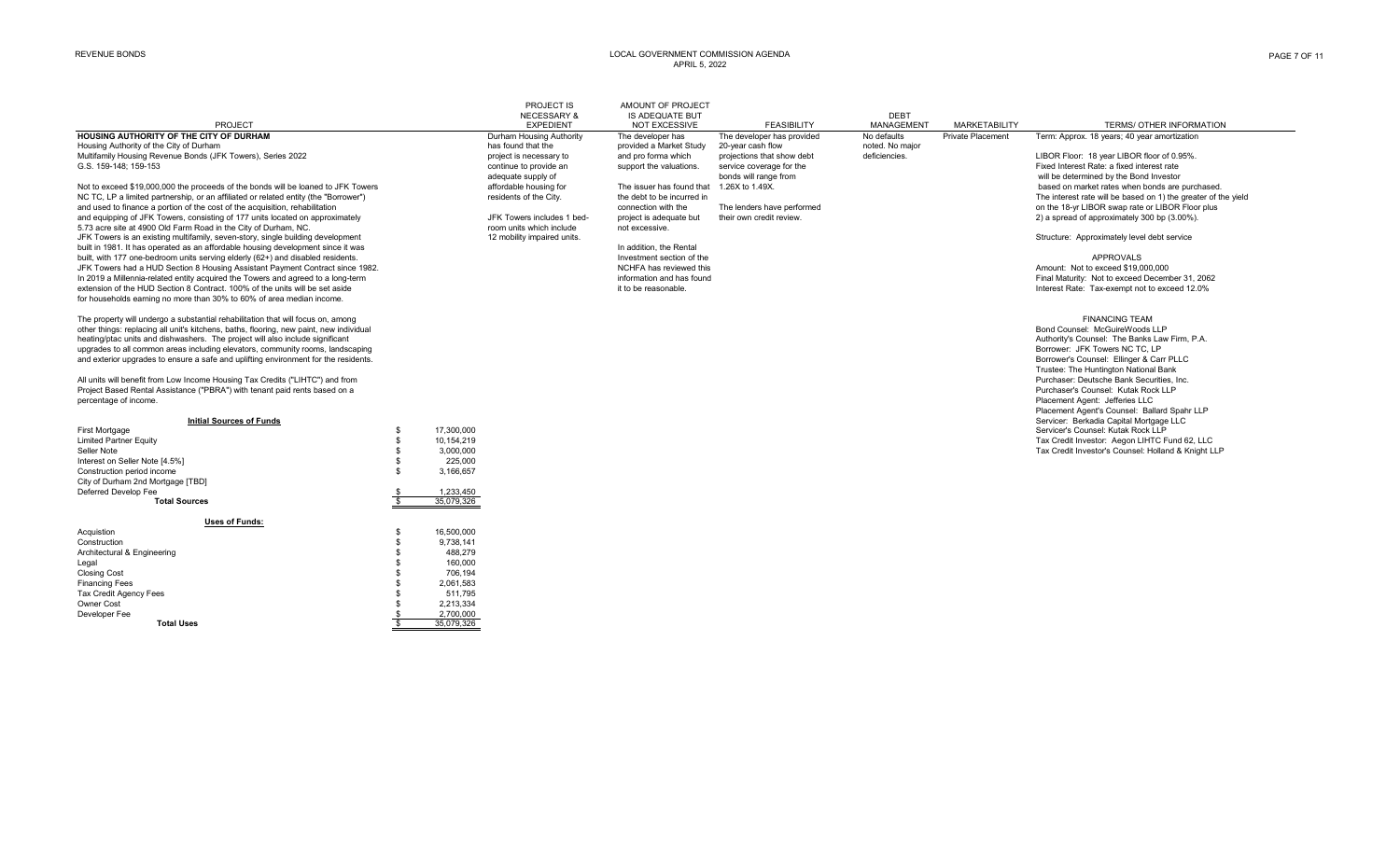Underwriter's Discount 148,725<br>
Other Uses of Funds (Contingency (COI or Bond Fund) 8 3,524<br>
3,524 Other Uses of Funds (Contingency (COI or Bond Fund)  $\frac{\$}{\$}$  3,524<br>Total Uses  $\frac{\$}{\$}$  37,796,940

Total Uses \$

#### REVENUE BONDS LOCAL GOVERNMENT COMMISSION AGENDA APRIL 5, 2022

|                                                                        |                    |            | PROJECT IS<br><b>NECESSARY &amp;</b> | AMOUNT OF PROJECT<br><b>IS ADEQUATE BUT</b> |                                       | <b>DEBT</b>       |                           |                                                                  |
|------------------------------------------------------------------------|--------------------|------------|--------------------------------------|---------------------------------------------|---------------------------------------|-------------------|---------------------------|------------------------------------------------------------------|
| PROJECT                                                                |                    |            | <b>EXPEDIENT</b>                     | <b>NOT EXCESSIVE</b>                        | <b>FEASIBILITY</b>                    | <b>MANAGEMENT</b> | <b>MARKETABILITY</b>      | TERMS/ OTHER INFORMATION                                         |
| <b>CITY OF HIGH POINT</b>                                              |                    |            | The project is necessary and         | 82% of the projects are                     | A feasibility study has been          | No maior          | 2022 Tax-Exempt           | Term: 24 years with 1 year of interest only                      |
| Combined Enterprise System Revenue Bonds,                              |                    |            | expedient to provide financing of    | bid and are under                           | completed by Willdan Financial        | deficiencies, No  | Fixed Rate Bonds sale     | Interest Rate: Fixed                                             |
| Series 2022                                                            |                    |            | the City's water and sewer           | construction or complete.                   | Services and the substantially        | defaults noted.   | will be on April 27, 2022 |                                                                  |
| G.S. 159; Article 5                                                    |                    |            | capital improvements in order to     |                                             | complete version of the document      |                   | in denominations of       | Structure: Amortization and related total debt service of the    |
|                                                                        |                    |            | better serve and provide for the     |                                             | demonstrates required coverages of    |                   | \$5,000 and any whole     | financing has been structured to produce a level debt service    |
| Amount not to exceed:                                                  |                    | 40,000,000 | continued growth in the City         |                                             | debt service coverage available as    |                   | multiples thereof.        | profile for the amount financing current projects.               |
| The proceeds of the bonds will be used to provide funds to             |                    |            | and to maintain assets in            |                                             | defined in the bond covenants of at   |                   |                           |                                                                  |
| a) finance and complete several of the City's water and                |                    |            | serviceable conditions.              |                                             | least 1.73X on total system debt and  |                   | Bonds are expected        | Expected All-in True Interest Cost: 3.02%                        |
| sewer projects.                                                        |                    |            |                                      |                                             | at least 2.00X on parity indebtedness |                   | to be rated.              | Expected Underwriters Fee: Not to exceed \$4.68/\$1000           |
| Projects expected to be funded:                                        |                    |            |                                      |                                             | through 2027.                         |                   | Moody's: Aa2              |                                                                  |
| Richland Creek Sewer Outfall Lines Replacement                         |                    | 18.244.691 |                                      |                                             |                                       |                   | S&P: AAA                  | APPROVALS                                                        |
| Registers Creek Lift Station Expansion                                 |                    | 9,600,000  |                                      |                                             | These calculations are made using     |                   | Fitch: AA+                | Amount not to exceed: \$40,000,000                               |
| Riverdale West Force Main Sewer Lift Station                           |                    | 1,900,000  |                                      |                                             | a conservative coverage formula and   |                   |                           | Final maturity: Not beyond 2046                                  |
| Eastside UV Disinfection System Replacement                            |                    | 7,500,000  |                                      |                                             | any subsequent changes to the         |                   |                           | True Interest Cost: Not to exceed 4%                             |
|                                                                        | Total Projects: \$ | 37,244,691 |                                      |                                             | feasibility document are expected to  |                   |                           |                                                                  |
|                                                                        |                    |            |                                      |                                             | be inconsequential. Average           |                   |                           |                                                                  |
| b) fund any necessary debt service reserve fund for the 2022 bonds and |                    |            |                                      |                                             | residential monthly water and sewer   |                   |                           | <b>FINANCING TEAM:</b>                                           |
| c) pay the fees and expenses incurred in connection with the sale and  |                    |            |                                      |                                             | bill is \$73.20 based on usage of     |                   |                           | Bond Counsel: Parker Poe Adams & Bernstein LLP                   |
| issuance of the 2022 Bonds.                                            |                    |            |                                      |                                             | 5,000 gallons with an assumed         |                   |                           | Senior Underwriter: Wells Fargo Bank, N.A.                       |
|                                                                        |                    |            |                                      |                                             | average 4.0% annual rate increase     |                   |                           | Co-Manager: Loop Capital Markets, LLC                            |
| Sources:                                                               |                    |            |                                      |                                             | through 2027.                         |                   |                           | Underwriters Counsel: Holland and Knight LLP                     |
| Par Amount                                                             |                    | 31,765,000 |                                      |                                             |                                       |                   |                           | Registrar/Trustee: U.S. Bank Trust Company, National Association |
| Premium                                                                |                    | 6.031.940  |                                      |                                             |                                       |                   |                           | Trustee Counsel: McGuireWoods LLP                                |
|                                                                        | Total Sources 9    | 37,796,940 |                                      |                                             |                                       |                   |                           | Financial Advisor: Davenport & Company, LLC                      |
|                                                                        |                    |            |                                      |                                             |                                       |                   |                           | Feasibility Consultant: Willdan Financial Services               |
| Uses:                                                                  |                    |            |                                      |                                             |                                       |                   |                           |                                                                  |
| Project Fund                                                           |                    | 37.244.691 |                                      |                                             |                                       |                   |                           |                                                                  |
| Cost of Issuance                                                       |                    | 400,000    |                                      |                                             |                                       |                   |                           |                                                                  |
| Underwriter's Discount                                                 |                    | 148.725    |                                      |                                             |                                       |                   |                           |                                                                  |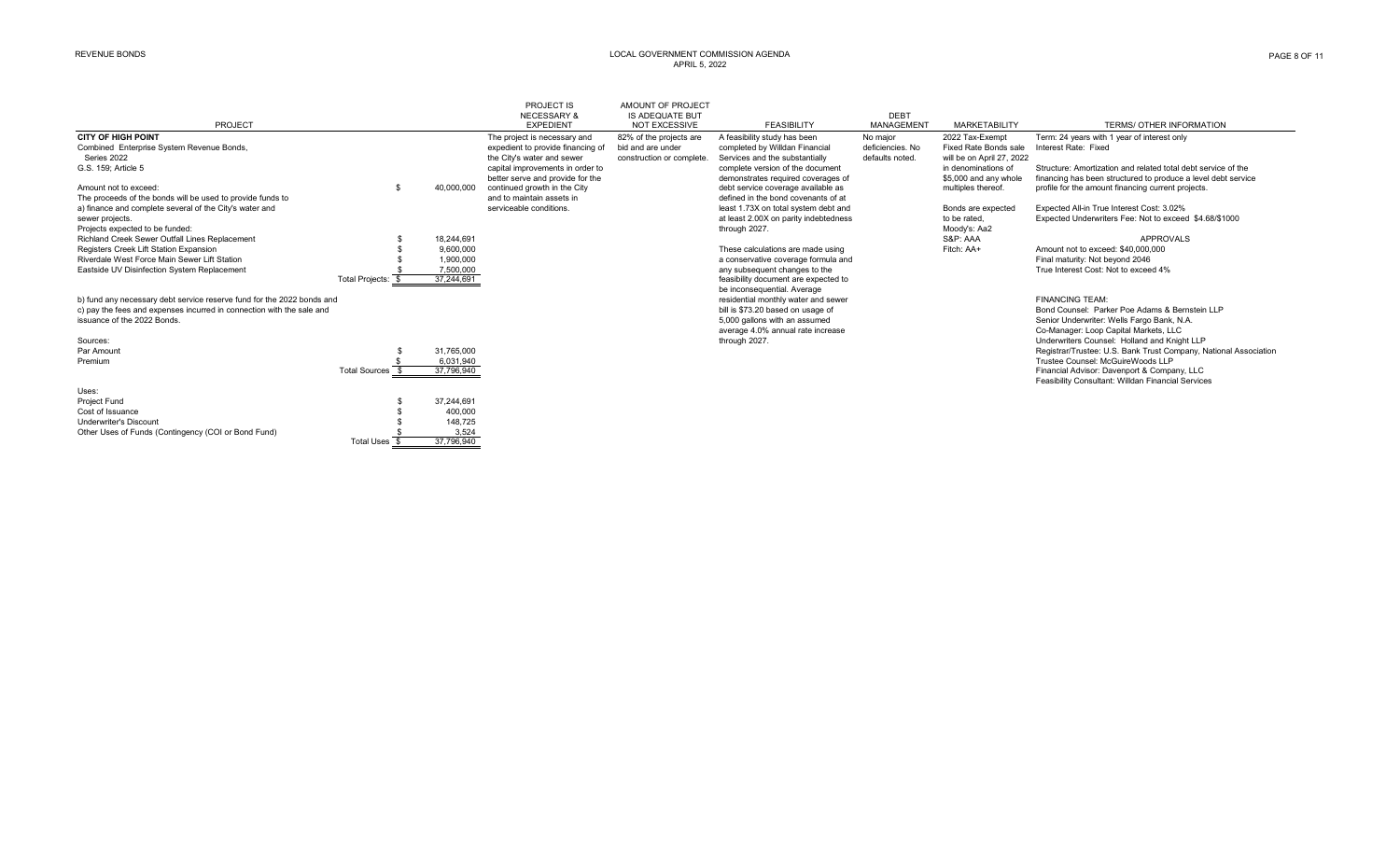### NORTH CAROLINA HOUSING FINANCE AGENCY LOCAL GOVERNMENT COMMISSION AGENDA APRIL 5, 2022

|                                                                         | <b>PROJECT IS</b>      | AMOUNT OF PROJECT       |                       |                   |                          |                                                                    |
|-------------------------------------------------------------------------|------------------------|-------------------------|-----------------------|-------------------|--------------------------|--------------------------------------------------------------------|
|                                                                         | <b>NECESSARY &amp;</b> | <b>IS ADEQUATE BUT</b>  |                       | <b>DEBT</b>       |                          |                                                                    |
| <b>PROJECT</b>                                                          | <b>EXPEDIENT</b>       | <b>NOT EXCESSIVE</b>    | <b>FEASIBILITY</b>    | <b>MANAGEMENT</b> | <b>MARKETABILITY</b>     | <b>TERMS/ OTHER INFORMATION</b>                                    |
| <b>NORTH CAROLINA HOUSING FINANCE</b>                                   | The NCHFA has          | The developer has       | The developer has     | No deficiencies.  | <b>Private Placement</b> | Term: Not to exceed 7 year maturity.                               |
| <b>AGENCY (NCHFA) - \$6,000,000</b>                                     | found that the         | provided appraisals,    | provided 20 year      | No defaults       |                          | Structure: Bonds may be redeemed as the project is completed.      |
| Multi-family Housing Revenue Bonds,                                     | project is             | construction cost       | cashflow pro forma    | noted.            |                          | Interest Rate: Variable Rate                                       |
| (Five Points Crossing, LP), Series 2022                                 | necessary to           | estimates, Phase I      | projections that show |                   |                          |                                                                    |
| G.S. 122A-8                                                             | provide safe,          | environmental studies,  | debt service coverage |                   |                          | APPROVALS                                                          |
|                                                                         | affordable housing     | and market studies      | to begin at 2.08X and |                   |                          | Amount: Not to exceed \$6,000,000                                  |
| The proceeds of the bonds will be used to provide funds to finance      | opportunities for      | which support the       | end at 1.22X.         |                   |                          | Final Maturity: Not to Exceed 7 years after their date of issuance |
| the acquisition, construction, improvement, equipping and               | low- to moderate-      | valuations thereof.     |                       |                   |                          | Maximum Variable Rate: Tax-exempt not to exceed 20%                |
| furnishing of a 50-unit apartment complex located in                    | income residents.      |                         |                       |                   |                          |                                                                    |
| Rocky Mount, NC. Five Points Crossing, LP (the "Borrower")              |                        | The NCHFA Rental        |                       |                   |                          | <b>FINANCING TEAM</b>                                              |
| is a North Carolina limited partnership.                                | The project is         | Investment Section has  |                       |                   |                          | Bond Counsel: Womble Bond Dickinson (US) LLP                       |
|                                                                         | subject to tax         | reviewed the above and  |                       |                   |                          | Borrower: Five Points Crossing, LP                                 |
| The bonds are to be issued as a "draw down" bond in which the           | requirements,          | the adequacy and cost   |                       |                   |                          | Developer: Woda Cooper Development Inc. & The Woda Group, Inc.     |
| principal amount of the bonds will increase from time to time.          | 100% of which will     | of the proposed project |                       |                   |                          | Developer Counsel: Reno Cavanaugh PLLC                             |
| The aggregate principal amount of the bonds is expected                 | be subject to          | and found it to be      |                       |                   |                          | Financial Advisor: Caine Mitter & Associates Inc.                  |
| not to exceed \$6,000,000 and will mature no later                      | income and rental      | reasonable.             |                       |                   |                          | Investor: Merchants Capital                                        |
| than 7 years after their date of issuance.                              | restrictions.          |                         |                       |                   |                          | Investor Counsel: Barnes & Thornburg LLP                           |
|                                                                         |                        |                         |                       |                   |                          | <b>Construction Lender: MBI</b>                                    |
| The project will be eligible for low income housing tax credits (LIHTC) |                        |                         |                       |                   |                          | Construction Lender Counsel: Dinsmore & Shohl LLP                  |
| credits being built in accordance with specifications provided in the   |                        |                         |                       |                   |                          | Permanent Lender: Riverhills                                       |
| application for LIHTC and adhering to the Land Use Restriction          |                        |                         |                       |                   |                          | Permanent Lender Counsel: Bricker & Eckler LLP                     |
| Agreement (LURA).                                                       |                        |                         |                       |                   |                          | Title: Pease Law Office                                            |
|                                                                         |                        |                         |                       |                   |                          |                                                                    |

| <b>Sources of Funds</b>       |                 |
|-------------------------------|-----------------|
| Bonds                         | \$<br>4.700.000 |
| First Soft Debt Mortgage-CDBG | \$<br>3,555,563 |
| <b>Investor Equity</b>        | \$<br>385.214   |
| Fees/Other                    | 736.362         |
| Total Sources \$              | 9.377.139       |

# **Uses of Funds:**

| <b>Development Costs</b>     | \$<br>8,640,777 |
|------------------------------|-----------------|
| Developer Fees               | \$<br>540,000   |
| <b>Operating Reserve</b>     | \$<br>15.000    |
| <b>Asset Management Fees</b> | \$<br>143.902   |
| Construction period interest | 37.460          |
| Total Uses \$                | 9.377.139       |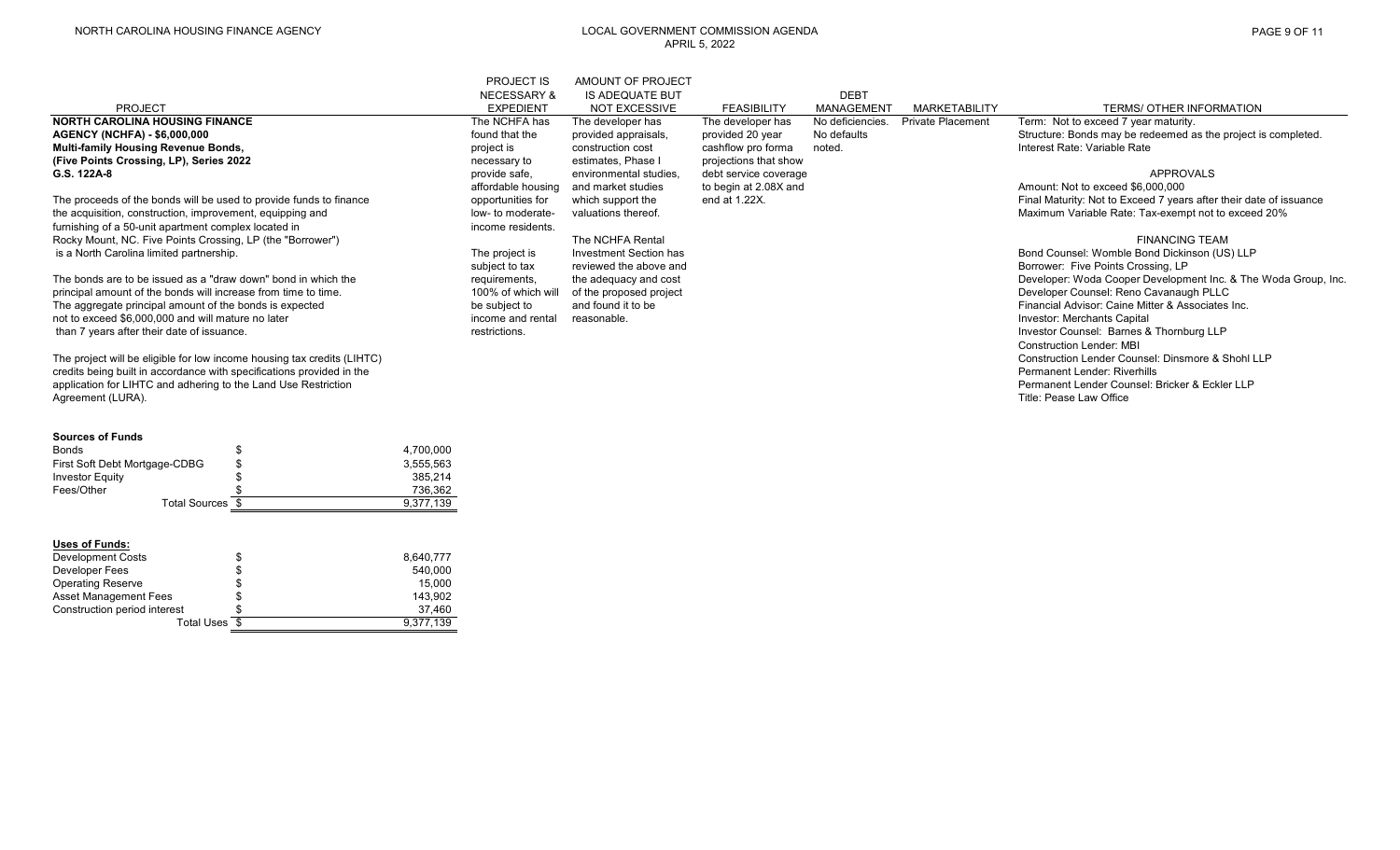#### REVOLVING LOAN LOCAL GOVERNMENT COMMISSION APRIL 5, 2022

| UNIT                                                                                               | <b>PROJECT</b>                                                                                                                                                                                                                                                                                                                                                                                                                                                                                                                                                                                                                                                                                                                                                                         | PROPOSED ISSUE IS<br>NECESSARY AND<br><b>EXPEDIENT</b>                                                                                                                                                                                                                                                                                                                                                                                                                                                                                                                                                                                                                                                                                                                           | ADEQUATE NOT<br><b>EXCESSIVE</b>                                                                                              | <b>DEBT</b><br><b>MANAGEMENT</b>            | FEASIBLITY/<br><b>TAX INCREASE</b>                                                                                                                                                                                                                                                                                                                                                            | TERMS/OTHER INFORMATION<br>PREFERABLE TO A BOND ISSUE                                                                                                                        | <b>MARKETABILITY</b> |
|----------------------------------------------------------------------------------------------------|----------------------------------------------------------------------------------------------------------------------------------------------------------------------------------------------------------------------------------------------------------------------------------------------------------------------------------------------------------------------------------------------------------------------------------------------------------------------------------------------------------------------------------------------------------------------------------------------------------------------------------------------------------------------------------------------------------------------------------------------------------------------------------------|----------------------------------------------------------------------------------------------------------------------------------------------------------------------------------------------------------------------------------------------------------------------------------------------------------------------------------------------------------------------------------------------------------------------------------------------------------------------------------------------------------------------------------------------------------------------------------------------------------------------------------------------------------------------------------------------------------------------------------------------------------------------------------|-------------------------------------------------------------------------------------------------------------------------------|---------------------------------------------|-----------------------------------------------------------------------------------------------------------------------------------------------------------------------------------------------------------------------------------------------------------------------------------------------------------------------------------------------------------------------------------------------|------------------------------------------------------------------------------------------------------------------------------------------------------------------------------|----------------------|
| <b>BURNSVILLE</b><br>Water<br>\$1,003,013<br>G.S. 159G-22<br>Revolving Loan                        | Water Treatment Plant (WTP) Improvement<br>1) construct a 50k-gal equalization basin<br>and associated piping/valves; 2) construct<br>4-4" diameter manholes between the<br>existing filter building and proposed<br>equilization basin; 3) Install approx. 1,125 LF<br>of 6" PVC piping from the proposed<br>equilization basin to the Town's sewer<br>system via high-velocity manhole; 4) modify<br>improve and repair sedimentation basin<br>structure; 5) replace the filter media; 6) modify<br>raw-water piping and finished-water<br>storage-tank piping; and 7) replace or repair<br>flow meter and flow control valve to allow<br>throttling of the raw-water pumps.                                                                                                         | This project is necessary and<br>expedient because the treatment<br>process for handling coagulant<br>sludge generated by filter<br>backwashing and sedimentation<br>basin cleaning is nonfunctional.<br>Consequently, the WTP discharges<br>wastewater that exceeds its<br>chlorine and total suspended<br>solids limits.<br>Additionally, the WTP contains<br>aging infrastructure in repair or<br>repair or need of replacement.                                                                                                                                                                                                                                                                                                                                              | Cost estimate<br>provided by McGill<br>Associates; Michael T.<br>Dowd, P.E.                                                   | No major deficiencies<br>No defaults noted  | The projection of net<br>revenues prepared by<br>the unit indicates that<br>future revenues will be<br>adequate to cover the<br>cost of operations.<br>Current Rates: 3,000 gal.<br>Water in City: \$22.80<br>Water outside City: \$45.60<br>Water in City: \$22.80<br>Water outside City: \$45.60                                                                                            | Loan from State of North Carolina<br>Term: 20 years<br>The rate, as established under<br>this program for the respective<br>loan, State or federal, is not to<br>exceed 4%.  | N/A                  |
| <b>HENDERSON</b><br>Water<br>\$2,542,553<br>G.S. 159G-22<br>Revolving Loan                         | This project will rehabilitate approximately 15,000 linear feet of<br>gravity sanitary sewer and 103 manholes in the Sandy Creek<br>sewer sub-basin. Pipe diameters that will be rehabilitated will<br>range in size from 8-inches to 24-inches. Previous limited<br>evaluations of portions of the sub-basin were performed utilizing contribute directly to chronic SSOs<br>the City's SL-RAT equipment as a part of an AIA grant from<br>NCDEQ-DWI. The first phase of the rehabilitation will address<br>known issues that were identified in those evaluations. The<br>second phase of the rehabilitation work will utilize a Find-it/Fix-It<br>approach on similarly high-priority areas to rehabilitate and<br>increase the resiliency of portions of the gravity sewer system. | This project is necessary and<br>expedient in that it will allow<br>Henderson to correct as many<br>urgent problems as possible that<br>and to rehabilitate infrastructure<br>that is over 40 years old.                                                                                                                                                                                                                                                                                                                                                                                                                                                                                                                                                                         | A certified cost<br>estimate has been<br>provided by Anita E.<br>Robertson, PE with<br><b>WK Dickson</b><br>engineering firm. | No major deficiencies<br>No defaults noted  | The projection of net<br>revenues prepared by<br>the unit indicates that<br>future revenues will be<br>adequate to cover the<br>cost of operations and<br>debt service.<br>The current monthly<br>cost for an average<br>residential customer<br>water/sewer is bill \$53.65<br>for 3,740 gallons.                                                                                            | Loan from State of North Carolina<br>Term: 20 years<br>The rate, as established under<br>this program for the respective<br>loan. State or federal, is not to<br>exceed 4%.  | N/A                  |
| <b>KINSTON</b><br>Water<br>\$358,150<br>G.S. 159G-22<br>Revolving Loan                             | NC Global Transpark (NCGTP) Terminal<br>Waterline Replacement Project:<br>1) replace approximately 2,340<br>LF of 8" diameter CIP waterline with 8"<br>C900 PVC; 2) Replace approximately 760 LF<br>of 6" diameter CIP waterline with 8" C900<br>PVC: 3) Replace approximately 2.340 LF of<br>8" CIP waterline with 12" C900 PVC; and<br>replace 14 fire hydrants, associated valves<br>and appurtencances.                                                                                                                                                                                                                                                                                                                                                                            | This project is necessary and<br>expedient as an evaluation of the<br>water system operation determined<br>the water pressure is insufficient<br>to perform at a sustained rate for the<br>newly announced economic<br>developments to be started at the<br>NCGTP and to address customer<br>complaints of a drop in water<br>pressure during flushing operations.<br>In addition to the low pressure there<br>are concerns about severe<br>corrosion and tuberculosis issues.                                                                                                                                                                                                                                                                                                   | Cost estimate<br>provided by Stephen<br>W. Miller, P.E.                                                                       | No major deficiencies<br>No defaults noted  | The projection of net<br>revenues prepared by<br>the unit indicates that<br>future revenues will be<br>adequate to cover the<br>cost of operations.<br><b>Current Rates:</b><br>5,000 gal.<br>Water: \$41.86<br>Sewer: \$46.35                                                                                                                                                                | Loan from State of North Carolina<br>Term: 20 years<br>The rate, as established under<br>this program for the respective<br>loan. State or federal, is not to<br>exceed 4%.  | N/A                  |
| <b>SELMA</b><br>Water (Wastewater)<br>\$2,515,000<br>G.S. 159G-22<br>Revolving Loan<br>CS370561-04 | This project consists of the relocation of the Brack Wilson<br>Park pump station, raising it above the 100-year flood<br>elevation. Repairing the Campground pump station leaking<br>wet well. Repairing the NASSCO level 4 & 5 defects within<br>the gravity sewer collection system areas known as sub<br>basins 16, 11, 17 & 8. All replacements are like for like<br>sizes and no increases will be made in size or capacity.                                                                                                                                                                                                                                                                                                                                                      | Necessary and expedient to<br>rehabilitate the highest priority<br>pump stations and sewer lines,<br>will decrease collection system<br>maintenance, pumping cost, and<br>wastewater fees paid to Johnston<br>County. Currently the Town of<br>Selma struggles with high<br>wastewater cost charged by<br>Johnston County based on flows<br>due to large amounts of inflow<br>and infiltration (I/I) into the sanitary<br>sewer collection system. A<br>previous I/I study showed a<br>significant increase in sewer flow<br>during and after a large rainfall<br>event. More flow into the sewer<br>collections system causes more<br>run time, more wear and tear on<br>pumps and other equipment,<br>more electricity usage, and<br>higher operation and maintenance<br>cost. | Cost estimated<br>provided by<br>WithersRavenel.                                                                              | No major deficiencies<br>No defaults noted. | The projection of net<br>revenues prepared by<br>the unit indicates that<br>future revenues will be<br>adequate to cover the<br>cost of operations and<br>debt service with the<br>estimate of a 12%<br>increase in fees.<br>Current Rates (4,000 gal.):<br>Water: \$32.53<br>Sewer: \$62.00<br><b>Expected Rates after</b><br>completion of the project:<br>Water: \$36.43<br>Sewer: \$69.44 | Loan from State of North Carolina<br>Terms: 20 years<br>The rate, as established under<br>this program for the respective<br>loan, State or federal, is not to<br>exceed 4%. | N/A                  |